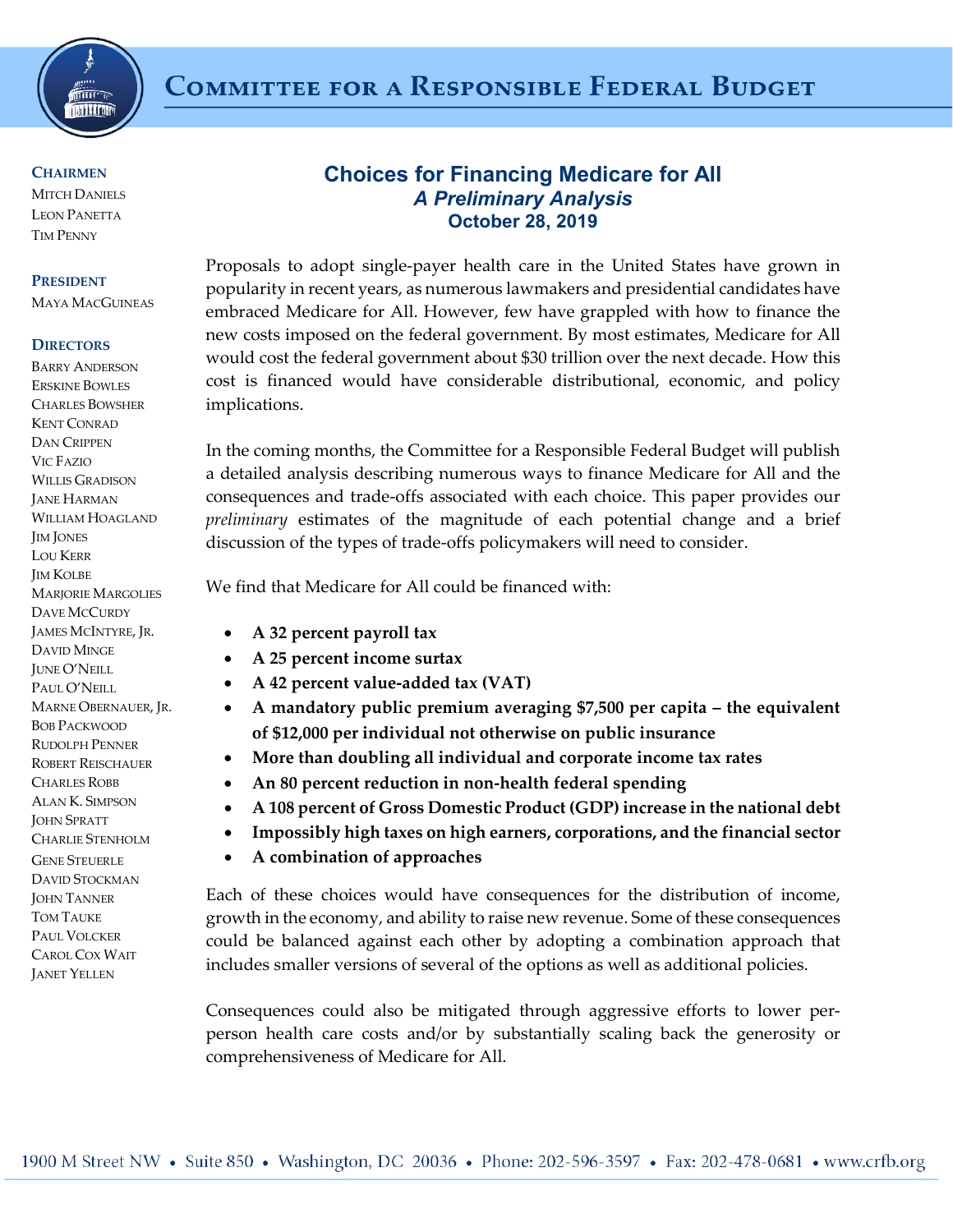

# **The Cost of Medicare for All**

Though it is a somewhat amorphous term, the term Medicare for All has come to represent proposals that offer universal, single-payer health insurance coverage for virtually all health care services (including dental, vision, and long-term care) with no meaningful premiums, deductibles, copayments, or restrictive networks.

In theory, Medicare for All may increase or decrease national health expenditures, which is the total amount spent on health care by all private and public sources. Cost increases would come from covering those who are currently uninsured; expanding coverage to include services like dental, vision, and long-term care; and eliminating deductibles and copayments that currently help curb utilization. Cost reductions would come from lower administrative costs and significantly lower payments to medical providers and drug manufacturers.

Regardless of the impact on total national health expenditures, adopting Medicare for All would mean shifting virtually all private health costs to the federal government. Most independent estimates of Medicare for All find it would cost the federal government \$25 trillion to \$36 trillion over ten years (though not all incorporate long-term care coverage). Most recently, the Urban [Institute](https://www.urban.org/research/publication/incremental-comprehensive-health-reform-how-various-reform-options-compare-coverage-and-costs) estimated Medicare for All would cost \$34 trillion over the next decade, or \$32 trillion net of income tax effects. These estimates represent additional costs on top of the \$16 trillion the federal government is already projected to spend on major health programs over the next decade.





Sources[: PERI,](https://www.peri.umass.edu/publication/item/1127-economic-analysis-of-medicare-for-all) [Kenneth Thorpe,](https://www.scribd.com/doc/296831690/Kenneth-Thorpe-s-analysis-of-Bernie-Sanders-s-single-payer-proposal) [Charles Blahous,](https://www.mercatus.org/system/files/blahous-costs-medicare-mercatus-working-paper-v1_1.pdf) [Urban Institute,](https://www.urban.org/research/publication/incremental-comprehensive-health-reform-how-various-reform-options-compare-coverage-and-costs) an[d Center for Health and Economy.](https://www.americanactionforum.org/research/the-green-new-deal-scope-scale-and-implications/) Note: ten-year costs are estimated on different budget windows, some include revenue feedback while others do not, and some include long-term care while others do not.

The bulk of this expense represents the direct cost of eliminating premiums, copayments, and other out-of-pocket costs. That spending will total nearly \$2 trillion this year alone. Replacing it will require significant new funds regardless of changes to national health expenditures.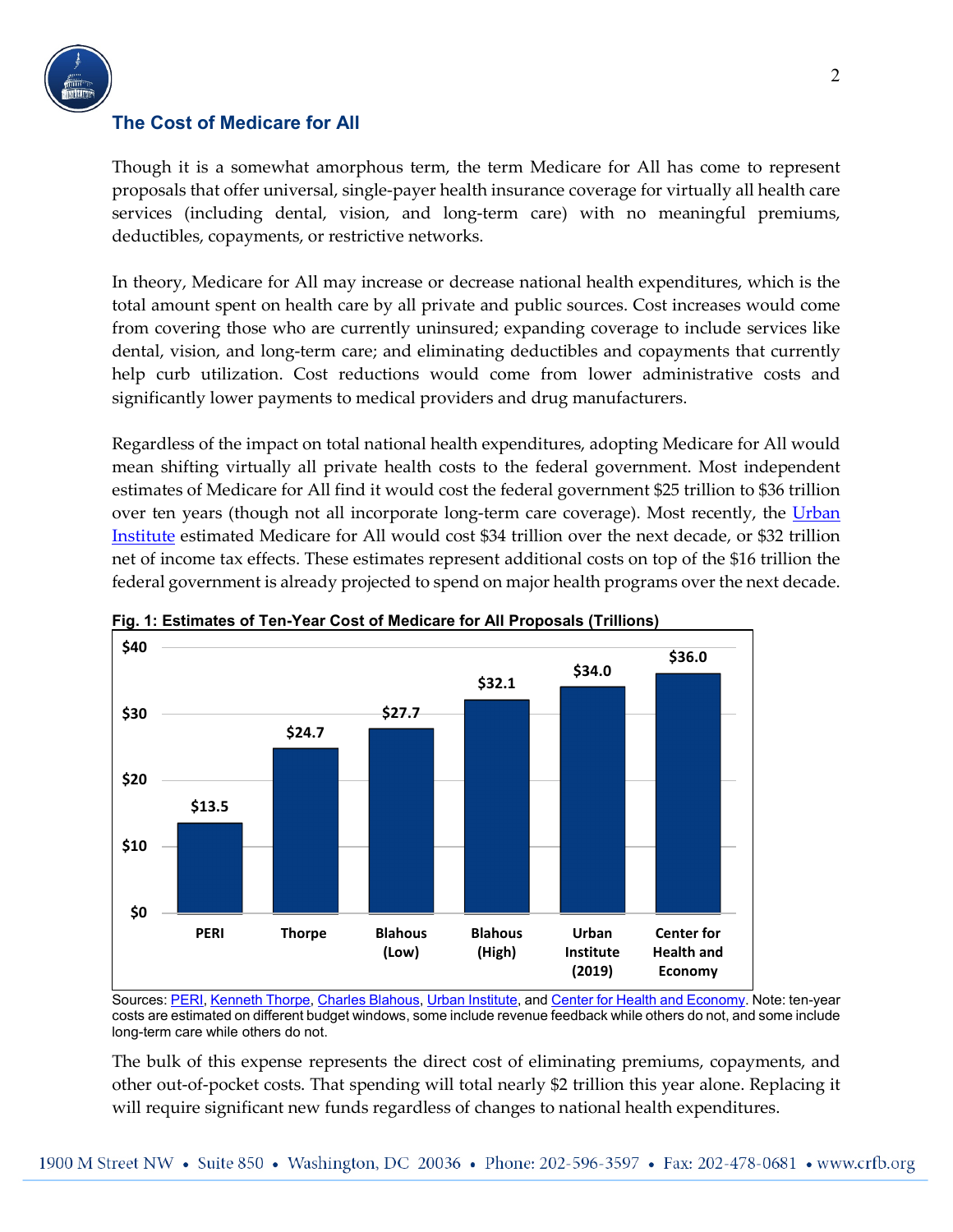

# **Options for Financing Medicare for All**

For the purpose of our analysis, we assume Medicare for All would cost \$30 trillion over the next decade net of new revenue – roughly the midpoint of a variety of estimates. Though much of this cost represents savings to the private sector, it nonetheless needs to be financed through higher taxes, lower spending, more borrowing, or some combination of the three.

Our estimates are rough and preliminary, do not account for economic feedback, and may change modestly in our final analysis. Importantly, the options we present are illustrative rather than prescriptive. Their economic, distributional, and other consequences should be weighed relative to each other and against the effects of eliminating all premiums and out-of-pocket spending and providing comprehensive, universal health coverage through the federal government.

We estimate that policymakers could finance Medicare for All over the next decade in any of the following ways:<sup>[1](#page-2-0)</sup>

- **Impose a 32 percent payroll tax**. Currently, most wage income is subject to a 15.3 percent payroll tax divided evenly between workers and employers to fund Social Security and Medicare. Wages above \$133,000 are subject to either a 2.9 percent or 3.8 percent payroll tax to fund Medicare. We estimate a new 32 percent payroll tax, divided evenly between workers and employers, would raise roughly \$30 trillion over a decade. This tax would apply to all wages, not just those below a taxable maximum. An equivalent amount of revenue could be raised with a 23 percent payroll tax on the employee side only or a 48 percent tax on the employer side[.2](#page-2-1) A 32 percent payroll tax would raise the total payroll tax rate on most wage income to above 47 percent and the rate for high-wage earners to nearly 36 percent. It would apply to all earned income.
- **Establish a 25 percent income surtax on adjusted gross income (AGI) above the standard deduction.** Under current law, households pay taxes on their income under a progressive rate structure that ranges from 10 percent to 37 percent, with preferential rates for long-term capital gains and qualified dividends as well as deductions for mortgage interest, charitable giving, state and local taxes up to \$10,000, pass-through business income, and other purposes. There is also a standard deduction of \$12,200 for individuals and \$24,400 for married couples. We estimate a 25 percent income surtax above the standard deduction threshold – which would apply to all AGI without deductions or

<span id="page-2-0"></span> <sup>1</sup> These figures represent rough estimates generated by the Committee for a Responsible Federal Budget using our own models as well as a variety of sources, including the [Open Source Policy Center's Tax Brain,](https://compute.studio/PSLmodels/Tax-Brain/) the [Congressional](https://www.cbo.gov/)  [Budget Office,](https://www.cbo.gov/) th[e Joint Committee on Taxation,](https://www.jct.gov/) the [Centers for Medicare and Medicaid Services,](https://www.cms.gov/Research-Statistics-Data-and-Systems/Statistics-Trends-and-Reports/NationalHealthExpendData/NationalHealthAccountsProjected.html) and the [Tax](https://www.taxpolicycenter.org/)  [Policy Center.](https://www.taxpolicycenter.org/) Estimates are from 2021 to 2030, exclude any macroeconomic effects, and include only modest behavioral effects. All estimates assume that the elimination of private health insurance premiums would lead to a significant increase in taxable wages.

<span id="page-2-1"></span><sup>&</sup>lt;sup>2</sup> An employer-side payroll tax raises significantly less than an employee-side tax because higher employer contributions lead them to pay lower taxable wages. The result is lower revenue from current income and payroll taxes as well as from the newly imposed payroll tax itself.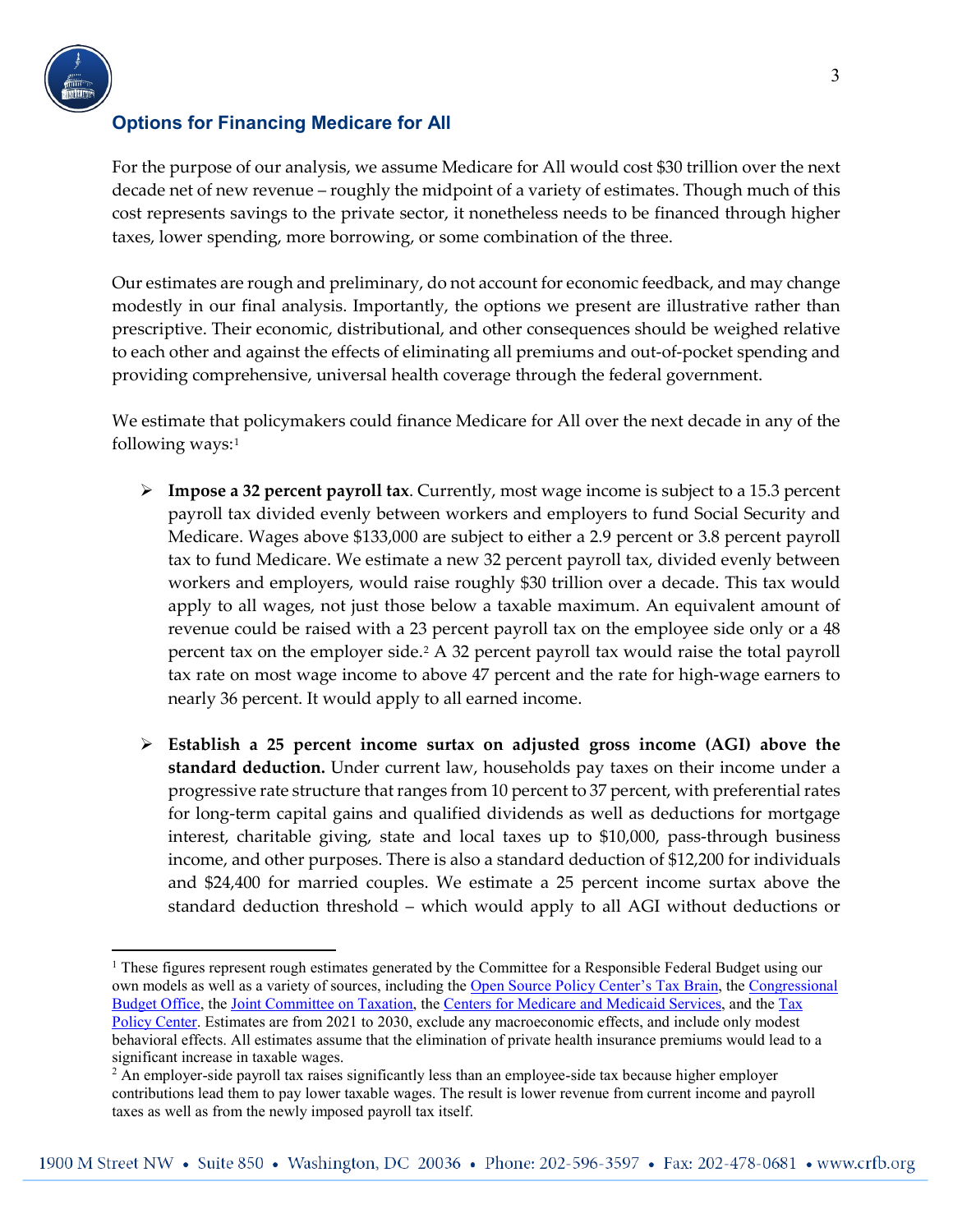

preferences – would raise roughly \$30 trillion over a decade.[3](#page-3-0) This surtax would effectively increase the bottom income tax rate from 10 to 35 percent, the top income tax rate from 37 to 62 percent, and the top capital gains and dividends rate from 24 to 49 percent.

- **Enact a 42 percent value-added tax (VAT).** Whereas most developed countries raise a substantial share of their revenue through a tax on consumption – known as a VAT – the United States only taxes consumption broadly through state and local sales taxes. A VAT could be introduced at the federal level to finance Medicare for All. Based on [estimates](https://www.cbo.gov/system/files?file=2019-06/54667-budgetoptions-RevenueOptions-2.pdf) from the Congressional Budget Office (CBO), we project a broad-based VAT of 42 percent would raise about \$30 trillion over a decade. The first-order effect of this VAT would be to increase the prices of most goods and services by 42 percent; the VAT would thus represent 30 percent of costs on a tax-inclusive basis, which is more comparable to an equivalent income or payroll tax rate increase. Importantly, a VAT can be designed in a number of different ways, and a different tax base would change the required tax rate.
- **Require a mandatory public premium averaging \$7,500 per capita – the equivalent of \$12,000 per individual not otherwise on public insurance.** Currently, most Americans are charged health insurance premiums – the majority of which are paid by employers on their behalf. Though current Medicare for All proposals call for ending premiums, policymakers could consider financing Medicare for All through mandatory fixed-dollar payments to the federal government. These payments would be a form of head tax but could resemble premiums in a number of ways. For example, they could vary based on household size and could be paid in part or in whole by employers. They could also be reduced or waived for some individuals, perhaps based on income. In 2021, we estimate those premiums would need to average about \$7,500 per capita or \$20,000 per household (including single-person households) and is the average applied to all individuals, including retirees, children, and low-income individuals. As an illustrative example, fully exempting everyone who would otherwise be on Medicare, Medicaid, or CHIP would increase the premiums by over 60 percent to more than \$12,000 per individual.
- **More than double all individual and corporate income tax rates.** Under current law, ordinary income is taxed under a progressive rate structure with a bottom rate of 10 percent and a top rate of 37 percent, while long-term capital gains and qualified dividends are taxed at a top rate of 23.8 percent and corporate income at a rate of 21 percent. Assuming capital gains are taxed at death and pass-through income is no longer deductible,[4](#page-3-1) we estimate that *doubling* all individual income tax rates would raise \$20 trillion to \$25 trillion over a decade, and doubling the corporate rate would raise about \$2

<span id="page-3-0"></span><sup>&</sup>lt;sup>3</sup> As part of this policy, we also assume all capital gains would be taxed at death and with this surtax. Absent that assumption, capital gains revenue would significantly *decline* under this surtax.

<span id="page-3-1"></span><sup>4</sup> Allowing households to deduct 20 percent of business income and step-up the basis of assets held at death would require much higher rates and would likely result in substantial tax avoidance. We therefore assume any reasonable policy to increase tax rates so dramatically would close off these and other avoidance techniques that could lead to large revenue losses.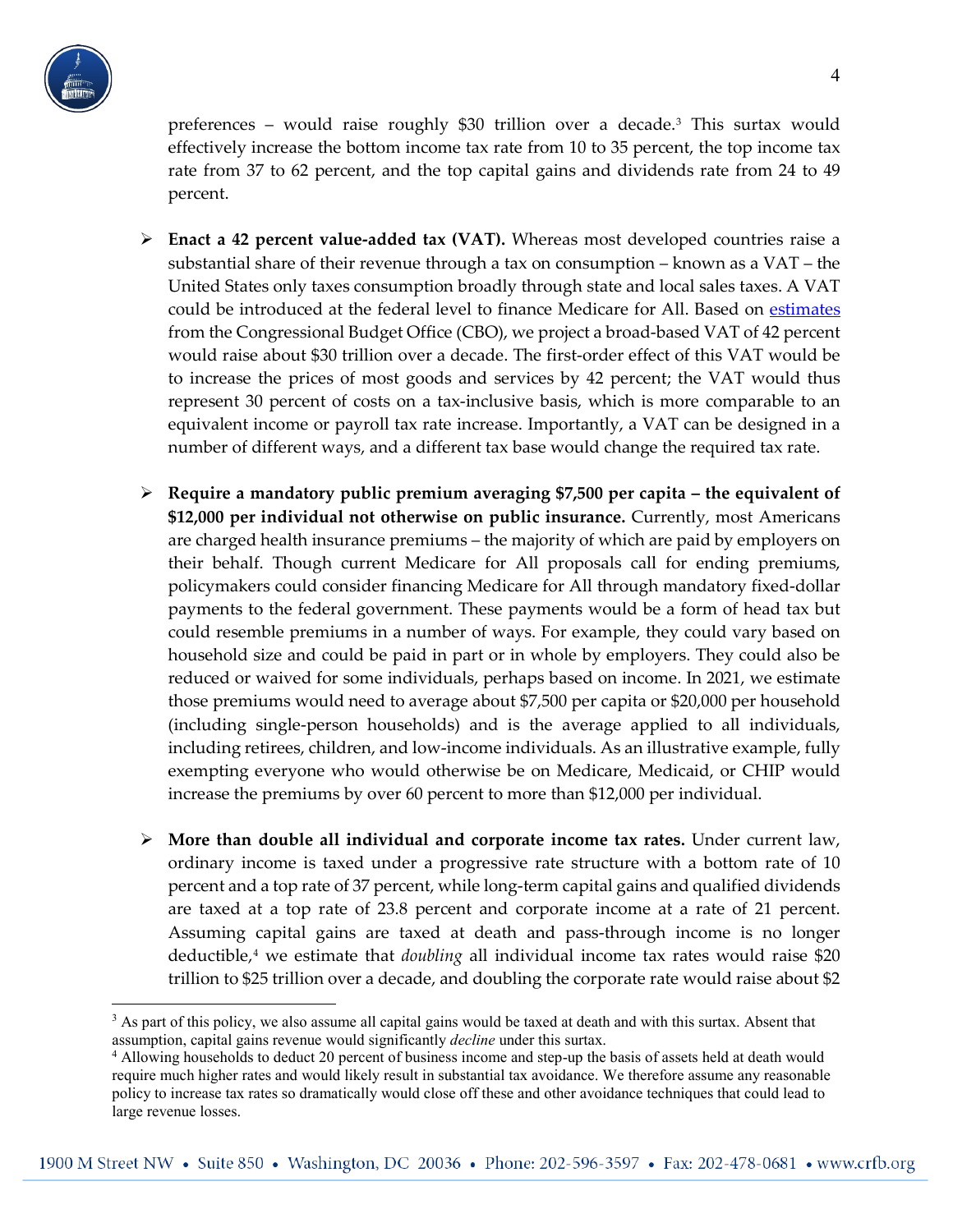

trillion. Some additional revenue would be needed on top of these increases to reach \$30 trillion in total revenue. This option differs from the income surtax in a number of ways, especially because it would represent a much smaller tax increase for lower-income taxpayers. Under this scenario, the bottom ordinary income tax rate would be raised to 20 percent, the top ordinary rate would be 74 percent, capital gains would be taxed at a top rate of 47.6 percent, and the corporate tax rate would be 42 percent.

- **Reduce non-health federal spending by 80 percent.** The federal government is projected to spend \$60 trillion over the next decade, including \$16 trillion on health care and \$6 trillion on interest costs. Accounting roughly for the taxation of certain federal benefits, we estimate that financing the full cost of Medicare for All with spending cuts would require cutting the remaining federal budget by 80 percent.<sup>5</sup> Cuts of this magnitude are unrealistically large and certainly could not be imposed on a short timeline. For illustrative purposes, an 80 percent cut to Social Security would mean reducing the average new benefit from about \$18,000 per year to \$3,600 per year, and an 80 percent cut to the military would mean, among other things, reducing the number of soldiers and officers from about 1.3 million today to 270,000.
- **More than double the national debt to 205 percent of the economy.** Federal debt held by the public currently totals about \$17 trillion, or 79 percent of GDP. Under current law, debt is projected to reach 97 percent of GDP by 2030. Assuming no changes in projected interest rates or economic growth, deficit-financing Medicare for All over the next decade would require about \$34 trillion of new borrowing including interest, which is the equivalent of 108 percent of GDP by 2030. As a result, debt would rise above 205 percent of GDP, more than double its currently projected level. This would put debt in 2030 at almost five times its historic average of 42 percent and nearly twice the historic record of 106 percent (set after World War II). Under this scenario, debt would continue to grow rapidly beyond 2030.
- **Impose impossibly high taxes on high earners, corporations, and the financial sector.**  There is not enough annual income available among higher earners to finance the full cost of Medicare for All. On a static basis, even increasing the top two income tax rates (applying to individuals making over \$204,000 per year and couples making over \$408,000 per year) to 100 percent would not raise \$30 trillion over a decade. In reality, a tax increase that large would actually *lose* revenue because it would institute marginal tax rates above 100 percent when other taxes are incorporated – effectively requiring people to *pay* rather than be paid to work, earn business income, or sell capital assets. We previously **found** that an extremely aggressive package of tax hikes on high earners, corporations, and the financial sector might cover one-third of the \$30 trillion cost of Medicare for All. Our very rough estimates showed that over the next decade raising the top two individual and pass-

<span id="page-4-0"></span><sup>&</sup>lt;sup>5</sup> The replacement of Medicare, Medicaid, and most other federal health spending is already assumed in cost estimates of Medicare for All. If the cost of the new Medicare for All program were cut proportionally with the rest of the budget, the total size of the cut would fall to 45 percent.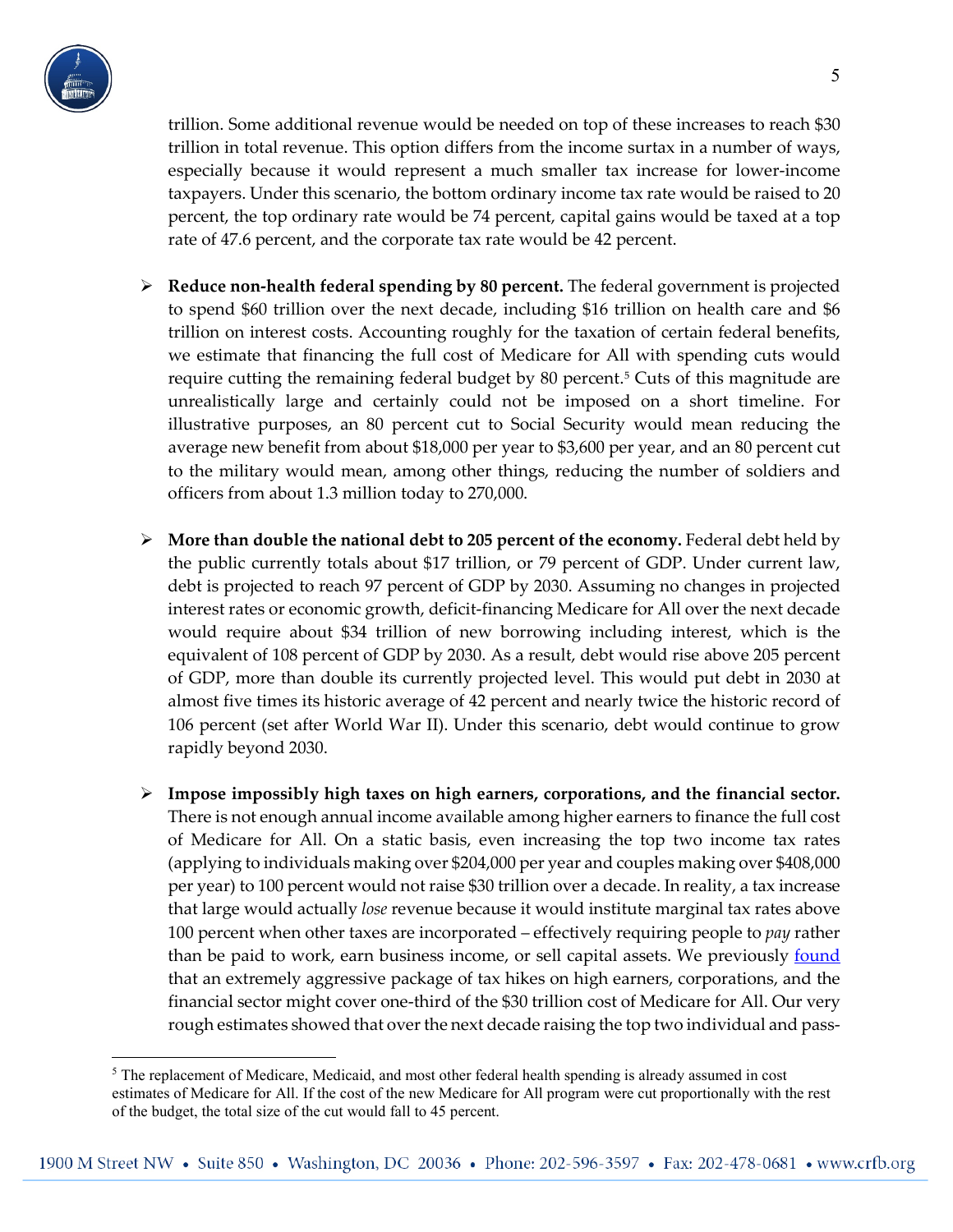

through rates to 70 percent would raise about \$2 trillion, phasing out most tax breaks for higher earners (assuming that 70 percent top rate) could very generously raise another \$2 trillion, and doubling the corporate tax rate would raise \$2 trillion. We also found that a wealth tax or "mark-to-market" capital gains taxation could raise \$3 trillion, and the combination of a financial transaction tax and a tax on large financial institutions could raise about \$1 trillion. Other taxes on high earners and the wealthy could raise some additional funds.

 **Enact a combination of approaches.** Rather than identify a single revenue source to finance Medicare for All, policymakers could combine several options. For example, one could combine a 16 percent employer-side payroll tax with a public premium averaging \$3,000 per capita, \$5 trillion of taxes on high earners and corporations, and \$1 trillion of spending cuts. Other small options, such as a higher excise taxes on alcohol, tobacco, or sugary drinks, could also be included, as could policies to require or encourage state governments to contribute to offsetting the cost of Medicare for All*.* Adopting smaller versions of several policies may prove more viable than adopting any one policy in full.

While the financing options above are quite large in magnitude, they could be reduced significantly by reducing the cost of Medicare for All itself.

These cost reductions could be achieved in part by reforming or reducing provider payments, improving care coordination, and identifying policies to reduce excessive utilization of care. Ou[r](http://www.crfb.org/offsets)  **[Budget Offsets Bank](http://www.crfb.org/offsets)** incudes numerous options to reduce the cost of traditional Medicare; some of these options would save much more if applied to a comprehensive Medicare for All program.

Cost reductions could also be achieved by scaling back the generosity of a Medicare for All program. For example, the Urban Institute recently [estimated](https://www.urban.org/sites/default/files/2019/10/15/from_incremental_to_comprehensive_health_insurance_reform-how_various_reform_options_compare_on_coverage_and_costs.pdf) that a Medicare for All plan that required cost sharing to cover between 5 and 20 percent of medical costs (depending on income) and covered only core health benefits (not vision, dental, hearing, or long-term services and supports) would cost the federal government half as much per person as a comprehensive Medicare for All plan. A \$15 trillion cost could be financed with a 15 percent payroll tax, as compared to the 32 percent payroll tax required to fund \$30 trillion.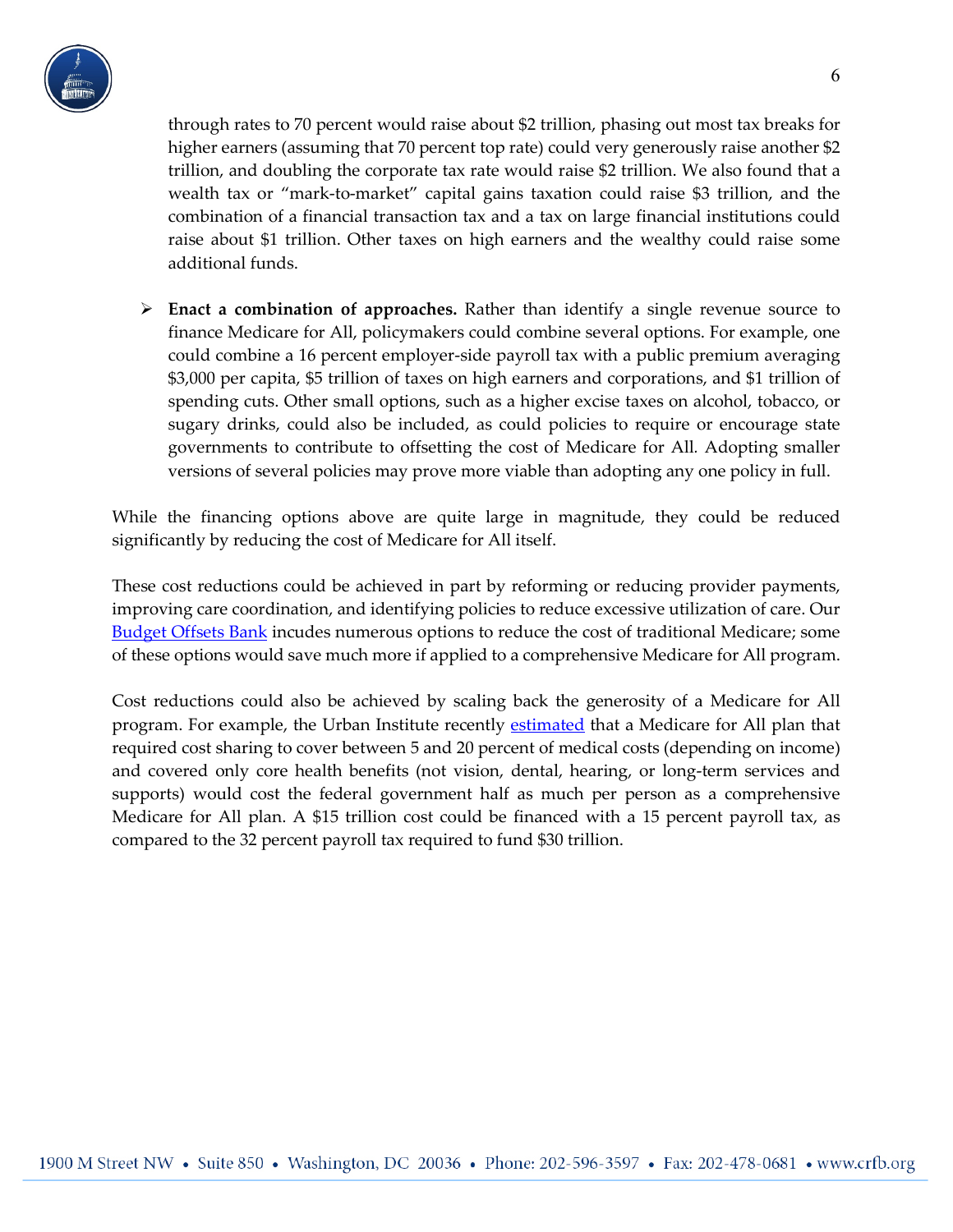

# **Choices and Trade-Offs in Financing Medicare for All**

Deciding how to finance Medicare for All involves weighing significant trade-offs amongst options as well as relative to the current system. Indeed, the design of Medicare for All financing may have as much distributional, economic, and policy importance as the adoption of Medicare for All itself.

While many Americans are enrolled in heavily subsidized Medicare, Medicaid, or private insurance plans, the majority of Americans pay for their health care through premiums (especially employer-paid premiums), deductibles, copayments, and coinsurance.

While premiums and cost sharing are not a form of taxation, they do share some features in common with a "head tax" – a fixed-dollar tax imposed on every person. For those with employer-provided health insurance especially, premiums generally remain fixed regardless of changes in income. Like head taxes, insurance premiums would thus be regressive if measured relative to income among those who pay them (though many of the lowest earners on Medicaid or receiving exchange subsidies pay little or no premiums). Also like a head tax, premiums are economically efficient in the sense that they create very little economic distortion and do not generally disincentivize more work, investment, or productivity. Finally, because premiums and cost sharing don't affect marginal tax rates or returns to work and investment, they have little effect on the government's ability to raise revenue.

Any plan to replace current premiums and cost sharing must weigh how the new finance scheme will impact income distribution, economic output, and tax capacity. In the coming months, the Committee for a Responsible Federal Budget will release a full report evaluating the various effects of most of the options mentioned in this paper.



### **Fig. 2: Distribution of Various Payments, by Quintile (Share of Total)**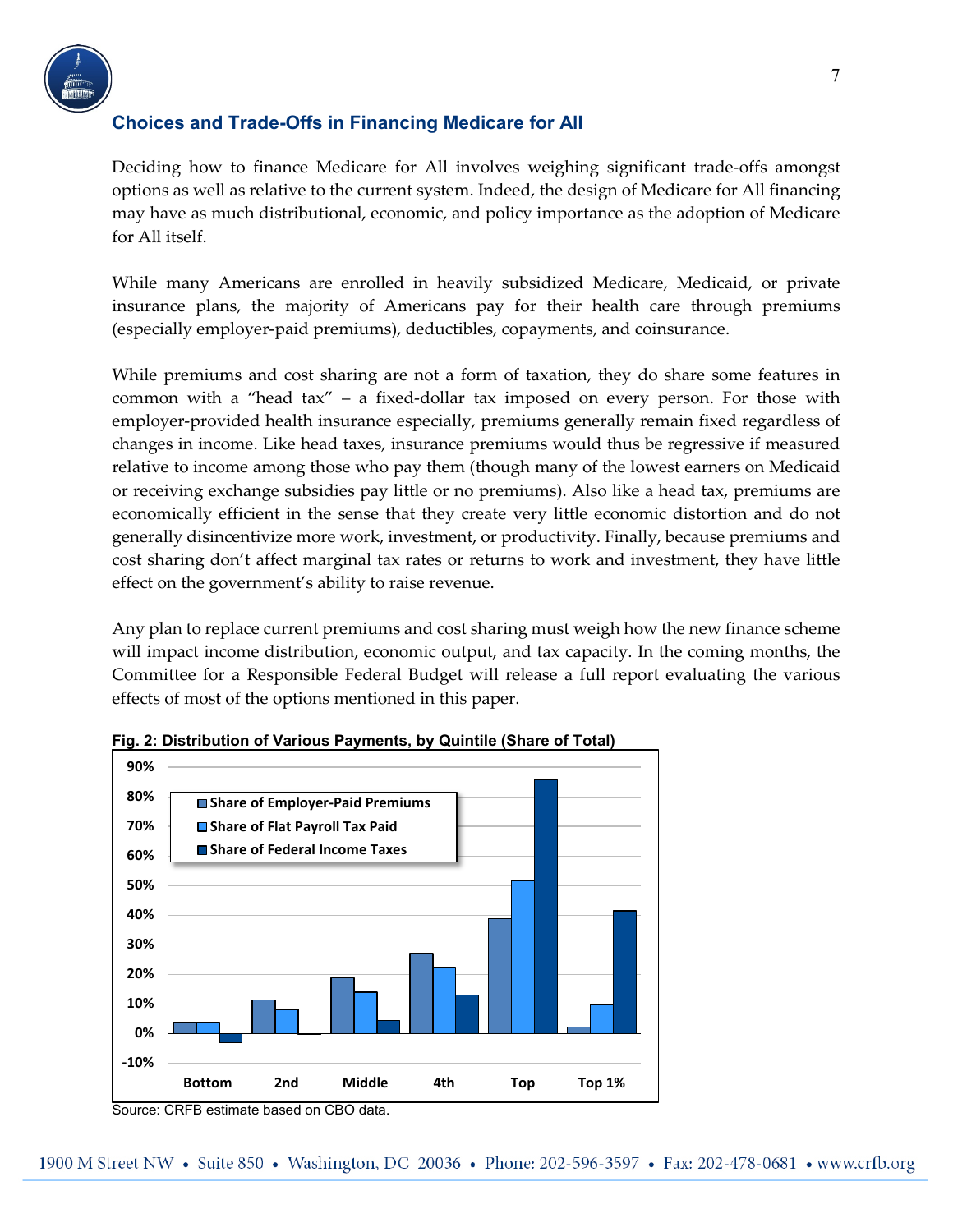

From a distributional standpoint, most of the options we put forward above would be more progressive on average than current law, though the impact would vary person to person and many of the options would represent a cost increase for lower-income individuals and families who currently benefit from Medicaid and exchange subsidies. Options would differ in their distributional impact. To get a broad sense of how distribution may differ, [a recent CBO study](https://www.cbo.gov/publication/55413) shows that in 2016 the top income quintile (indirectly) paid less than 40 percent of employer-side health premiums, but they paid more than 85 percent of individual and corporate income taxes and would have paid over 50 percent of a new flat payroll tax. The top percentile paid about 2 percent of premiums, but they paid over 40 percent of income taxes and would have paid 10 percent of a new flat payroll tax.

At the same time, most of the options we present would shrink the economy compared to the current system. The 32 percent payroll tax hike, for example, would increase the effective marginal tax rate on labor by about 23 percent after accounting for various interactions. Penn Wharton Budget Model recently [estimated](https://budgetmodel.wharton.upenn.edu/issues/2018/3/29/options-for-universal-basic-income-dynamic-modeling) that an 11.25 percent payroll tax increase used to pay for a Universal Basic Income (UBI) would reduce GDP by 1.7 percent.[6](#page-7-0) This suggests that financing Medicare for All with a payroll tax would shrink the size of the economy by about 3.5 percent by 2030 – though the actual effect may differ. This economic impact would be the equivalent of a \$3,200 reduction in per-person income and would result in a 6.5 percent reduction in hours worked – a 9 million person reduction in full-time equivalent (FTE) workers in 2030.



#### **Fig. 3: Rough Estimates of Economic Impact of Financing Choices (Percent Change in 2030)**

 Source: CRFB calculations based on Penn Wharton Budget Model and CBO data. Estimates are very rough and not strictly comparable due to different sources used.

<span id="page-7-0"></span> <sup>6</sup> A payroll-tax-financed UBI should be economically similar to a payroll tax financed Medicare for All, as both essentially raise the payroll tax to finance a lump-sum payment.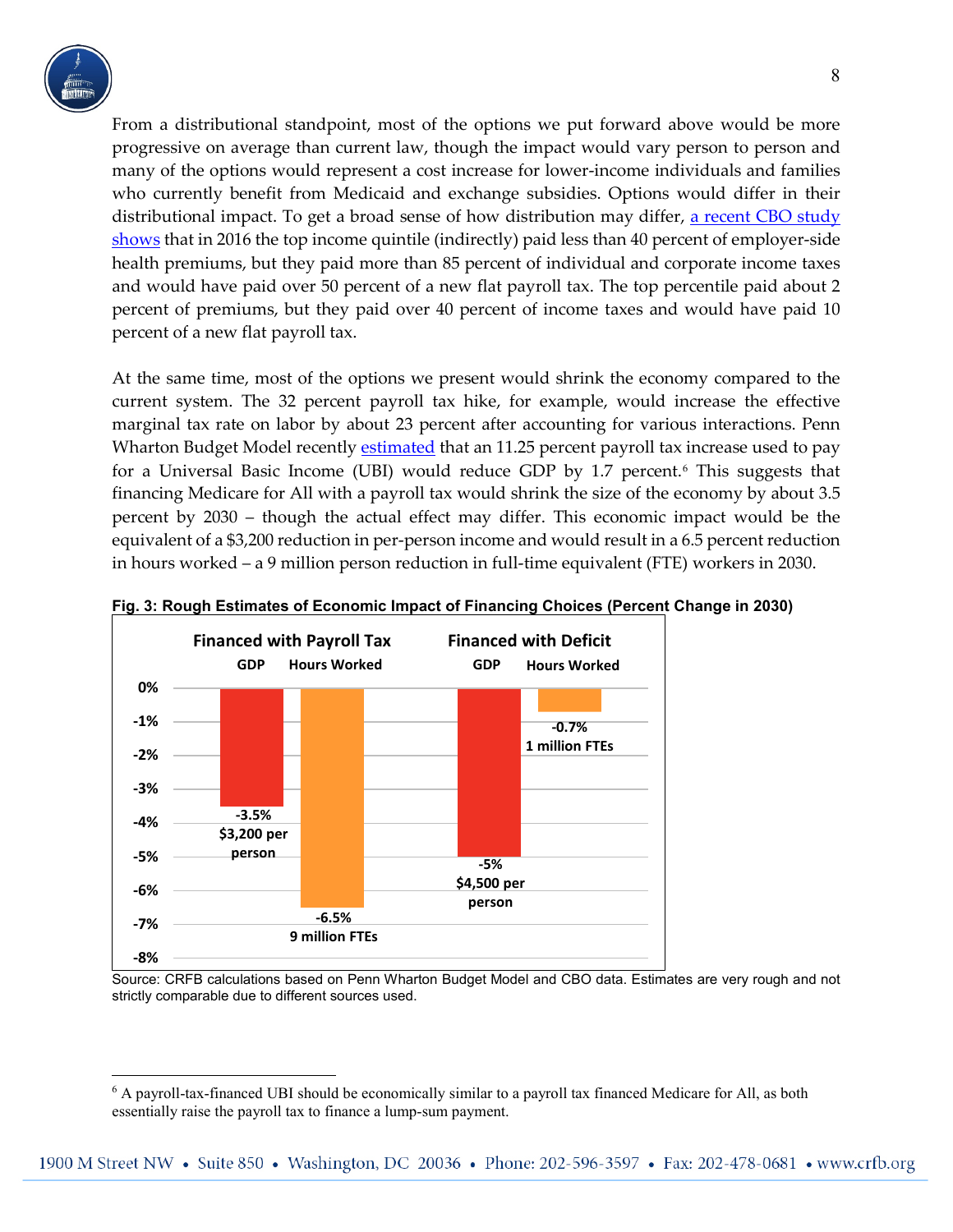

Deficit-financing Medicare for All would be far more damaging to the economy. Assuming that such a massive increase in the debt would not roil financial markets or lead to high inflation, we estimate that a 108 percent of GDP increase in the federal debt would shrink the size of the economy by roughly 5 percent in 2030 – the equivalent of a \$4,500 reduction in per-person income – and far more in the following years. This is a low-end estimate of economic impact because it implicitly assumes few limits on the amount of foreign savings available to purchase Treasury bonds. Because deficit-financing would have little direct impact on the incentive to work, we estimate a 0.7 percent or 1 million FTE reduction in work hours by 2030.

An additional consideration is how much tax capacity any of these financing options might leave for future policymakers aiming to raise revenue to pay for new programs, fund existing ones, or reduce deficits. The best economic literature suggests a revenue-maximizing tax rate of between 63 and 73 percent,[7](#page-8-0) after which further rate increases actually *lose* revenue. Tax rates approaching these high levels would reduce the ability of policymakers to raise revenue in the future.

Under current law, the top effective marginal tax rate (accounting for state and local taxes in a typical state) is about 48 percent. That rate would rise to 69 percent after a 32 percent payroll tax hike (the increase is smaller than the tax due to interactions with the tax base), 73 percent after a 25 percent income surtax, and 85 percent if income tax rates were doubled. In other words, each of these options would bring the top rate close to or above the revenue-maximizing rate.



### **Fig. 4: Top Effective Marginal Tax Rates under Various Financing Options (Percent)**

Source: CRFB estimates. Note: includes interaction effects. \*Revenue-maximizing rates have been estimated at 63 percent by Trabrandt and Uhlig and 73 percent by Diamond and Saez.

<span id="page-8-0"></span> <sup>7</sup> Economists Mathias Trabandt and Harold Uhli[g estimate](http://home.uchicago.edu/%7Ehuhlig/papers/uhlig.trabandt.jme.2011.pdf) a revenue-maximizing rate of 63 percent, while economists Peter Diamond and Emmanuel Saez [estimate](https://eml.berkeley.edu/%7Esaez/diamond-saezJEP11opttax.pdf) a revenue-maximizing rate of 73 percent.